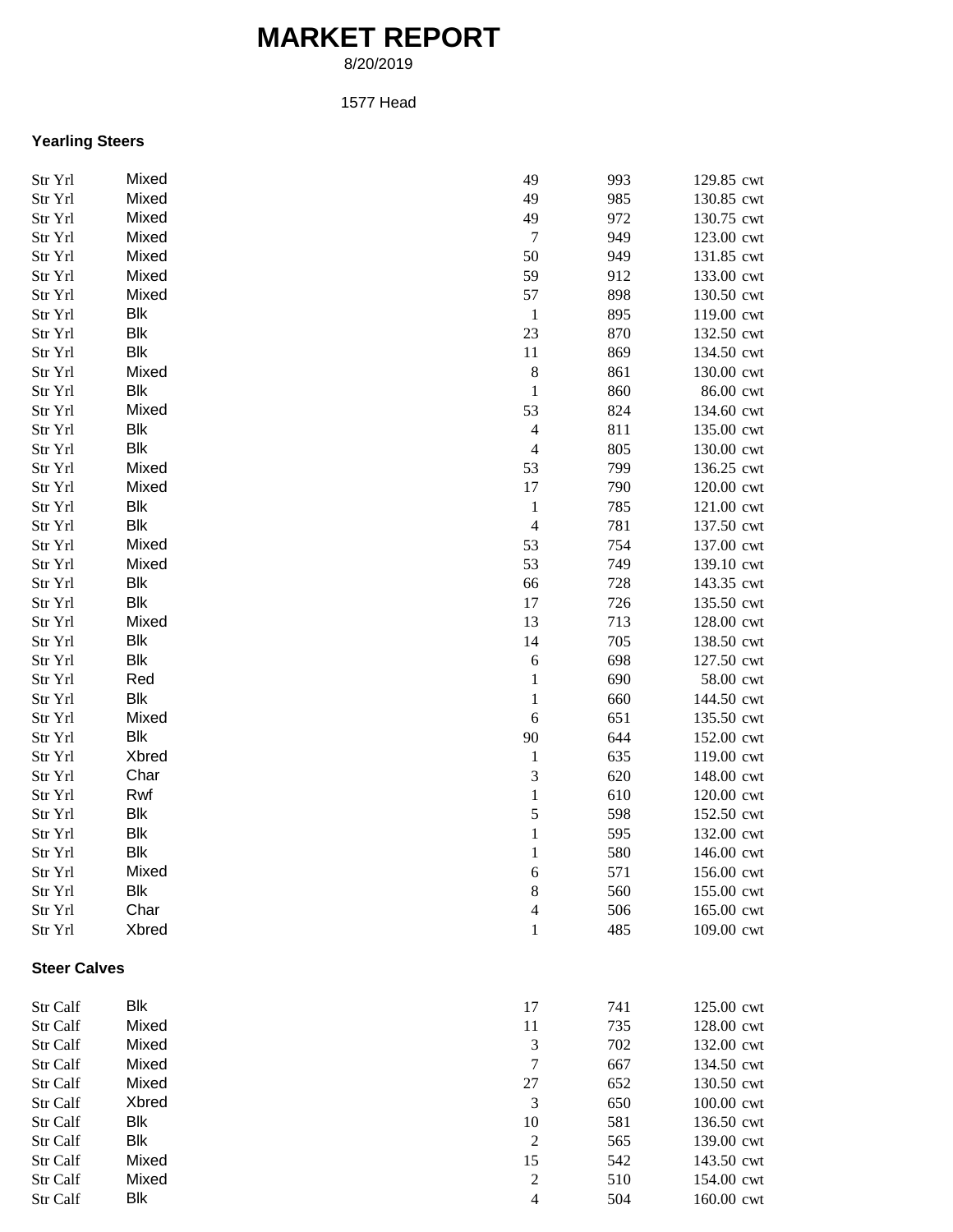| Str Calf                | Blk        |                  | 490  | 91.00 cwt  |
|-------------------------|------------|------------------|------|------------|
|                         | Bwf        | $\mathbf{1}$     |      |            |
| Str Calf                |            | $\mathbf{1}$     | 475  | 158.00 cwt |
| Str Calf                | Mixed      | 17               | 467  | 155.00 cwt |
| Str Calf                | Blk        | 6                | 463  | 155.00 cwt |
| Str Calf                | Blk        | 6                | 426  | 179.00 cwt |
| Str Calf                | Blk        | 6                | 378  | 168.00 cwt |
| <b>Yearling Heifers</b> |            |                  |      |            |
| Hfr Yrl                 | Mixed      | $\mathfrak{Z}$   | 935  | 114.00 cwt |
| Hfr Yrl                 | Blk        | $\overline{c}$   | 883  | 115.00 cwt |
| Hfr Yrl                 | <b>Blk</b> | $\,8\,$          | 853  | 118.50 cwt |
| Hfr Yrl                 | <b>Blk</b> | $\overline{4}$   | 785  | 122.00 cwt |
| Hfr Yrl                 | <b>Blk</b> | 20               | 773  | 124.00 cwt |
| Hfr Yrl                 | Mixed      | $\overline{c}$   | 760  | 118.00 cwt |
| Hfr Yrl                 | Rwf        | $\mathbf{1}$     | 735  | 85.00 cwt  |
| Hfr Yrl                 | Blk        | 11               | 726  | 130.00 cwt |
| Hfr Yrl                 | Blk        | 6                | 695  | 126.00 cwt |
| Hfr Yrl                 | Blk        | $\overline{c}$   | 645  | 132.00 cwt |
| Hfr Yrl                 | <b>Blk</b> | $\boldsymbol{7}$ | 638  | 134.00 cwt |
| Hfr Yrl                 | Char       | $\mathbf{1}$     | 620  | 110.00 cwt |
| Hfr Yrl                 | Blk        | $\mathbf{1}$     | 605  | 122.00 cwt |
| Hfr Yrl                 | Mixed      | $\boldsymbol{7}$ | 554  | 137.50 cwt |
| Hfr Yrl                 | <b>Blk</b> | 3                | 537  | 129.00 cwt |
| Hfr Yrl                 | Mixed      | 11               | 494  | 142.00 cwt |
| <b>Heifer Calves</b>    |            |                  |      |            |
| Hfr Calf                | Bwf        | $\boldsymbol{8}$ | 769  | 117.50 cwt |
| Hfr Calf                | Mixed      | $\sqrt{2}$       | 665  | 118.00 cwt |
| Hfr Calf                | Bwf        | 16               | 646  | 124.00 cwt |
| Hfr Calf                | Mixed      | 30               | 594  | 125.00 cwt |
| Hfr Calf                | Blk        | $\sqrt{2}$       | 593  | 131.00 cwt |
| Hfr Calf                | Mixed      | 8                | 555  | 132.00 cwt |
| Hfr Calf                | Blk        | 4                | 525  | 133.00 cwt |
| Hfr Calf                | <b>Blk</b> | 3                | 513  | 133.00 cwt |
| Hfr Calf                | Mixed      | 6                | 497  | 122.00 cwt |
| Hfr Calf                | Blk        | $\overline{c}$   | 493  | 137.00 cwt |
| Hfr Calf                | Blk        | $\mathbf 1$      | 490  | 120.00 cwt |
| Hfr Calf                | Mixed      | 30               | 477  | 140.00 cwt |
| Hfr Calf                | Blk        | $\mathbf{1}$     | 450  | 135.00 cwt |
| Hfr Calf                | Blk        | 4                | 446  | 139.50 cwt |
| Hfr Calf                | Mixed      | 7                | 422  | 140.00 cwt |
| Hfr Calf                | Mixed      | 6                | 388  | 145.00 cwt |
| Hfr Calf                | Blk        | $\mathbf{1}$     | 330  | 135.00 cwt |
| Hfr Calf                | Bwf        | $\boldsymbol{2}$ | 228  | 350.00 hd  |
| Hfr Calf                | Mixed      | $\overline{4}$   | 148  | 300.00 hd  |
| <b>Bull Calves</b>      |            |                  |      |            |
| <b>Bull Calf</b>        | Blk        | 1                | 1025 | 91.00 cwt  |
| <b>Bull Calf</b>        | Blk        | 1                | 720  | 109.00 cwt |
| <b>Bull Calf</b>        | Blk        | 6                | 670  | 122.00 cwt |
| <b>Bull Calf</b>        | Blk        | 4                | 630  | 126.50 cwt |
| <b>Bull Calf</b>        | Mixed      | $\boldsymbol{2}$ | 228  | 475.00 hd  |
| <b>Bull Calf</b>        | Blk        | 4                | 180  | 400.00 hd  |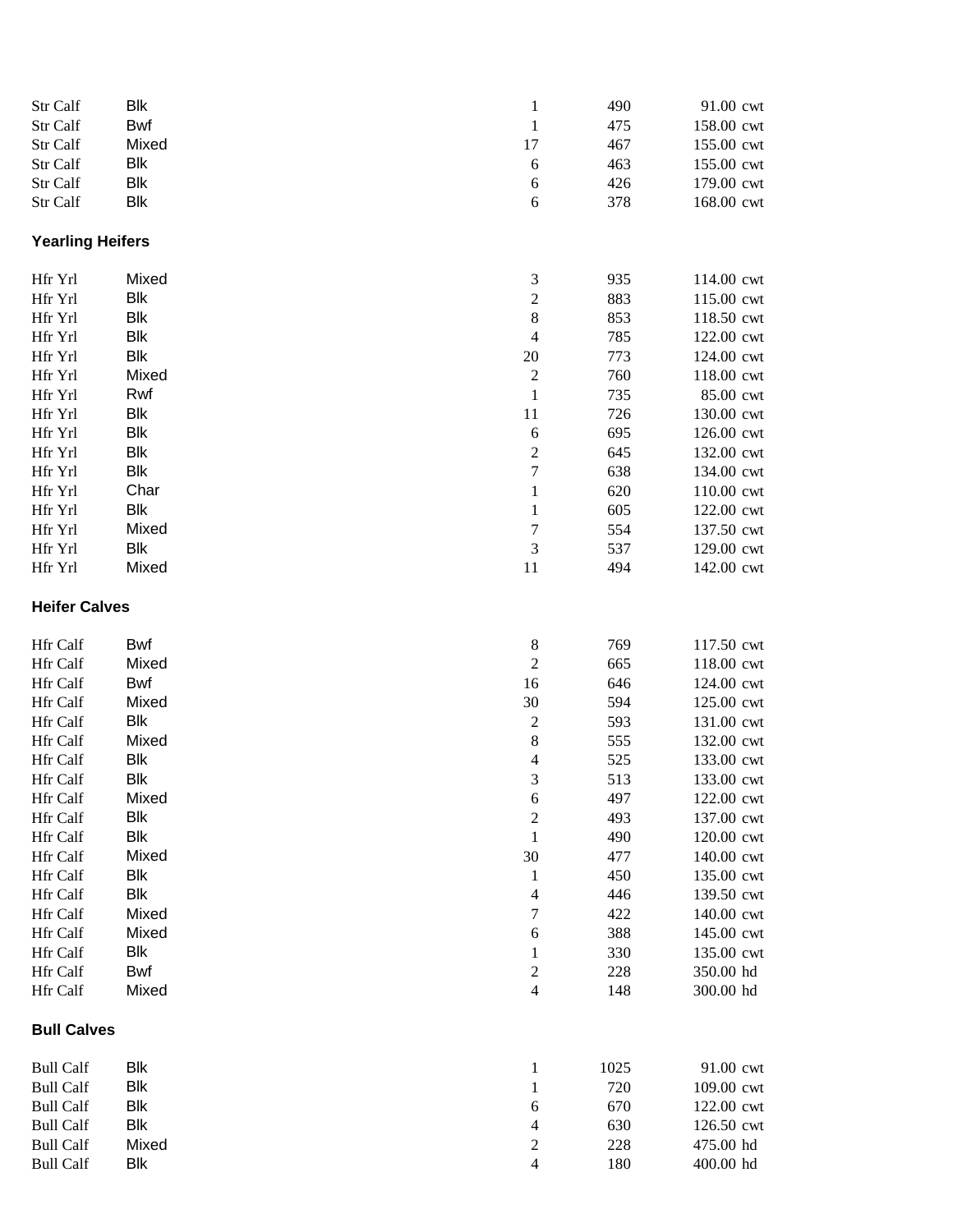## **Pairs**

| Pair        | Bwf        | $\mathbf{1}$            | 1590 | 1100.00 hd |
|-------------|------------|-------------------------|------|------------|
| Pair        | Blk        | $\mathbf{1}$            | 1420 | 1150.00 hd |
| Pair        | Mixed      | 5                       | 1354 | 935.00 hd  |
| Pair        | Blk        | $\,1$                   | 1130 | 650.00 hd  |
| Pair        | <b>Blk</b> | $\,1$                   | 980  | 1025.00 hd |
| <b>Cows</b> |            |                         |      |            |
| Cow         | Blk        | $\mathbf{1}$            | 1590 | 1025.00 hd |
| Cow         | Red        | $\mathbf{1}$            | 1585 | 66.00 cwt  |
| Cow         | Blk        | $\mathbf{1}$            | 1565 | 1075.00 hd |
| Cow         | Blk        | $\boldsymbol{2}$        | 1450 | 62.50 cwt  |
| Cow         | Red        | $\,1$                   | 1440 | 59.00 cwt  |
| Cow         | Mixed      | 3                       | 1437 | 60.50 cwt  |
| Cow         | Bwf        | $\mathbf{1}$            | 1435 | 910.00 hd  |
| Cow         | Blk        | $\overline{\mathbf{c}}$ | 1430 | 1000.00 hd |
| Cow         | Blk        | $\,1\,$                 | 1410 | 1125.00 hd |
| Cow         | Mixed      | 5                       | 1389 | 65.00 cwt  |
| Cow         | Rwf        | $\,1\,$                 | 1385 | 875.00 hd  |
| Cow         | Blk        | $\,1\,$                 | 1380 | 1075.00 hd |
| Cow         | Blk        | 14                      | 1376 | 935.00 hd  |
| Cow         | Blk        | $\,1$                   | 1355 | 63.00 cwt  |
| Cow         | Xbred      | $\,1$                   | 1350 | 60.00 cwt  |
| Cow         | <b>Blk</b> | 3                       | 1350 | 925.00 hd  |
| Cow         | <b>Blk</b> | $\overline{c}$          | 1335 | 64.50 cwt  |
| Cow         | <b>Blk</b> | $\overline{c}$          | 1333 | 950.00 hd  |
| Cow         | Mixed      | $\overline{\mathbf{3}}$ | 1315 | 1025.00 hd |
| Cow         | Mixed      | 3                       | 1312 | 64.00 cwt  |
| Cow         | Mixed      | $\overline{7}$          | 1309 | 740.00 hd  |
| Cow         | Xbred      | $\,1\,$                 | 1300 | 900.00 hd  |
| Cow         | Blk        | 10                      | 1298 | 800.00 hd  |
| Cow         | Mixed      | 13                      | 1296 | 850.00 hd  |
| Cow         | Mixed      | $\sqrt{5}$              | 1293 | 59.00 cwt  |
| Cow         | Blk        | 14                      | 1281 | 875.00 hd  |
| Cow         | Mixed      | 6                       | 1273 | 900.00 hd  |
| Cow         | Mixed      | 11                      | 1265 | 730.00 hd  |
| Cow         | Bwf        | $\,1$                   | 1250 | 1000.00 hd |
| Cow         | Red        | $\,1\,$                 | 1245 | 53.00 cwt  |
| Cow         | Blk        | 10                      | 1245 | 54.50 cwt  |
| Cow         | Red        | 1                       | 1245 | 1150.00 hd |
| Cow         | Blk        | $\mathbf 1$             | 1230 | 65.00 cwt  |
| Cow         | Mixed      | 3                       | 1220 | 65.00 cwt  |
| Cow         | Mixed      | $\overline{c}$          | 1215 | 750.00 hd  |
| Cow         | Mixed      | 13                      | 1208 | 775.00 hd  |
| Cow         | <b>Blk</b> | $\,8\,$                 | 1205 | 53.50 cwt  |
| Cow         | Mixed      | $\mathbf{2}$            | 1203 | 64.00 cwt  |
| Cow         | Blk        | 7                       | 1199 | 55.50 cwt  |
| Cow         | Blk        | 9                       | 1197 | 730.00 hd  |
| Cow         | Blk        | $\mathbf{1}$            | 1195 | 57.00 cwt  |
| Cow         | Blk        | 1                       | 1195 | 850.00 hd  |
| Cow         | Blk        | 9                       | 1194 | 59.00 cwt  |
| Cow         | Hereford   | $\overline{\mathbf{4}}$ | 1190 | 57.50 cwt  |
| Cow         | Blk        | 6                       | 1186 | 700.00 hd  |
| Cow         | Red        | $\mathbf 1$             | 1185 | 725.00 hd  |
| Cow         | Red        | $\mathbf 1$             | 1175 | 52.50 cwt  |
| Cow         | <b>Blk</b> | 3                       | 1172 | 710.00 hd  |
|             |            |                         |      |            |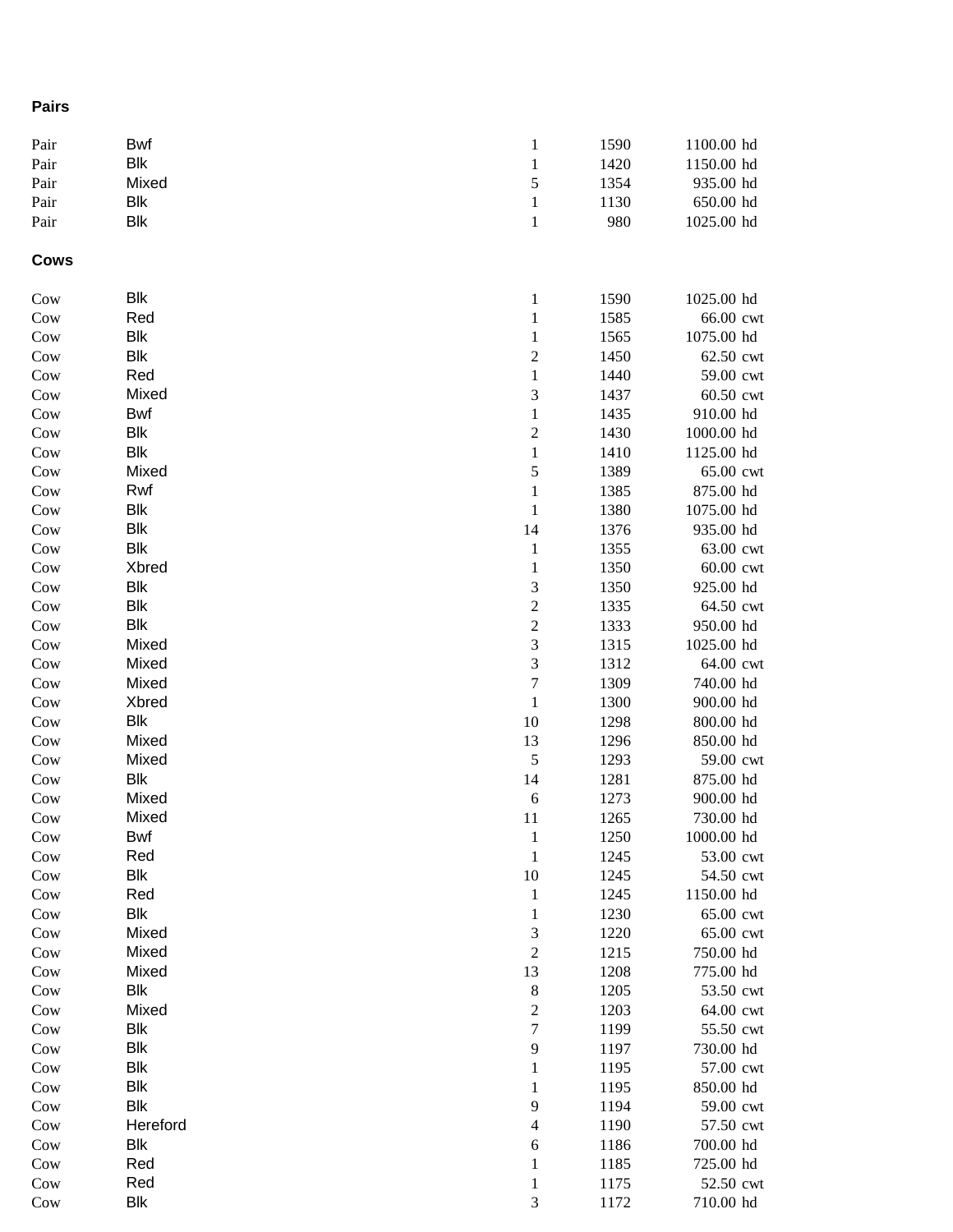| Cow             | Mixed      | 14                       | 1168 | 55.50 cwt  |
|-----------------|------------|--------------------------|------|------------|
| Cow             | Blk        | $\mathbf{1}$             | 1165 | 55.50 cwt  |
| Cow             | Mixed      | $\overline{c}$           | 1160 | 61.00 cwt  |
| Cow             | Blk        | $11\,$                   | 1157 | 57.00 cwt  |
| Cow             | Mixed      | 14                       | 1152 | 55.25 cwt  |
| Cow             | Char       | $\mathbf{1}$             | 1145 | 53.00 cwt  |
| Cow             | Blk        | $\mathbf 1$              | 1140 | 750.00 hd  |
| Cow             | Blk        | $\mathbf{1}$             | 1135 | 775.00 hd  |
| Cow             | Blk        | 3                        | 1133 | 62.00 cwt  |
| Cow             | Bwf        | $\mathbf{1}$             | 1130 | 54.00 cwt  |
| Cow             | Blk        | $\,1$                    | 1125 | 950.00 hd  |
| Cow             | Rwf        | 3                        | 1118 | 54.00 cwt  |
| Cow             | Mixed      | 15                       | 1117 | 51.00 cwt  |
| Cow             | Blk        | $\mathfrak{Z}$           | 1115 | 54.00 cwt  |
| Cow             | Blk        | $\overline{c}$           | 1108 | 58.00 cwt  |
| Cow             | Blk        | $11\,$                   | 1107 | 52.75 cwt  |
| Cow             | Mixed      | 5                        | 1106 | 52.00 cwt  |
| Cow             | Red        | $\mathbf{1}$             | 1105 | 1025.00 hd |
| Cow             | Blk        | $\mathbf{1}$             | 1070 | 57.00 cwt  |
| Cow             | Mixed      | $\mathbf{1}$             | 1070 | 30.00 cwt  |
| Cow             | Red        | $\mathbf{1}$             | 1065 | 50.00 cwt  |
| Cow             | Blk        | $\mathbf 1$              | 1045 | 36.00 cwt  |
| Cow             | Rwf        | 3                        | 1042 | 56.00 cwt  |
| Cow             | Blk        | $\overline{c}$           | 1028 | 56.00 cwt  |
| Cow             | Mixed      | $\overline{c}$           | 1025 | 57.00 cwt  |
| Cow             | Mixed      | $\overline{\mathcal{L}}$ | 1025 | 48.50 cwt  |
| Cow             | Blk        | $\mathbf{1}$             | 1025 | 66.00 cwt  |
| Cow             | Mixed      | $\,1$                    | 1015 | 9.00 cwt   |
| Cow             | Blk        | $\,1$                    | 915  | 45.00 cwt  |
| Cow             | <b>Blk</b> | $\,1$                    | 905  | 850.00 hd  |
| Cow             | Bwf        | $\,1$                    | 875  | 51.00 cwt  |
| Cow             | Blk        | $\,1$                    | 855  | 48.00 cwt  |
| Cow             | Blk        | $\,1$                    | 820  | 60.50 cwt  |
| <b>Bulls</b>    |            |                          |      |            |
| Blk Bull        | Blk        | 1                        | 2010 | 82.00 cwt  |
| <b>Blk Bull</b> | Blk        | $\mathbf 1$              | 1995 | 87.50 cwt  |
| <b>Blk Bull</b> | Blk        | 1                        | 1990 | 94.50 cwt  |
| <b>Blk Bull</b> | <b>Blk</b> | 1                        | 1950 | 79.50 cwt  |
| <b>Blk Bull</b> | <b>Blk</b> | 1                        | 1835 | 86.50 cwt  |
| <b>Blk Bull</b> | Blk        | 1                        | 1800 | 86.00 cwt  |
| <b>Blk Bull</b> | Blk        | 1                        | 1795 | 86.50 cwt  |
| <b>Blk Bull</b> | <b>Blk</b> | 1                        | 1700 | 79.50 cwt  |
| <b>Blk Bull</b> | <b>Blk</b> | $\mathbf 1$              | 1580 | 85.50 cwt  |
| <b>Blk Bull</b> | <b>Blk</b> | $\mathbf{1}$             | 1555 | 74.00 cwt  |
| <b>Blk Bull</b> | <b>Blk</b> | $\mathbf{1}$             | 1520 | 1100.00 hd |
|                 |            |                          |      |            |